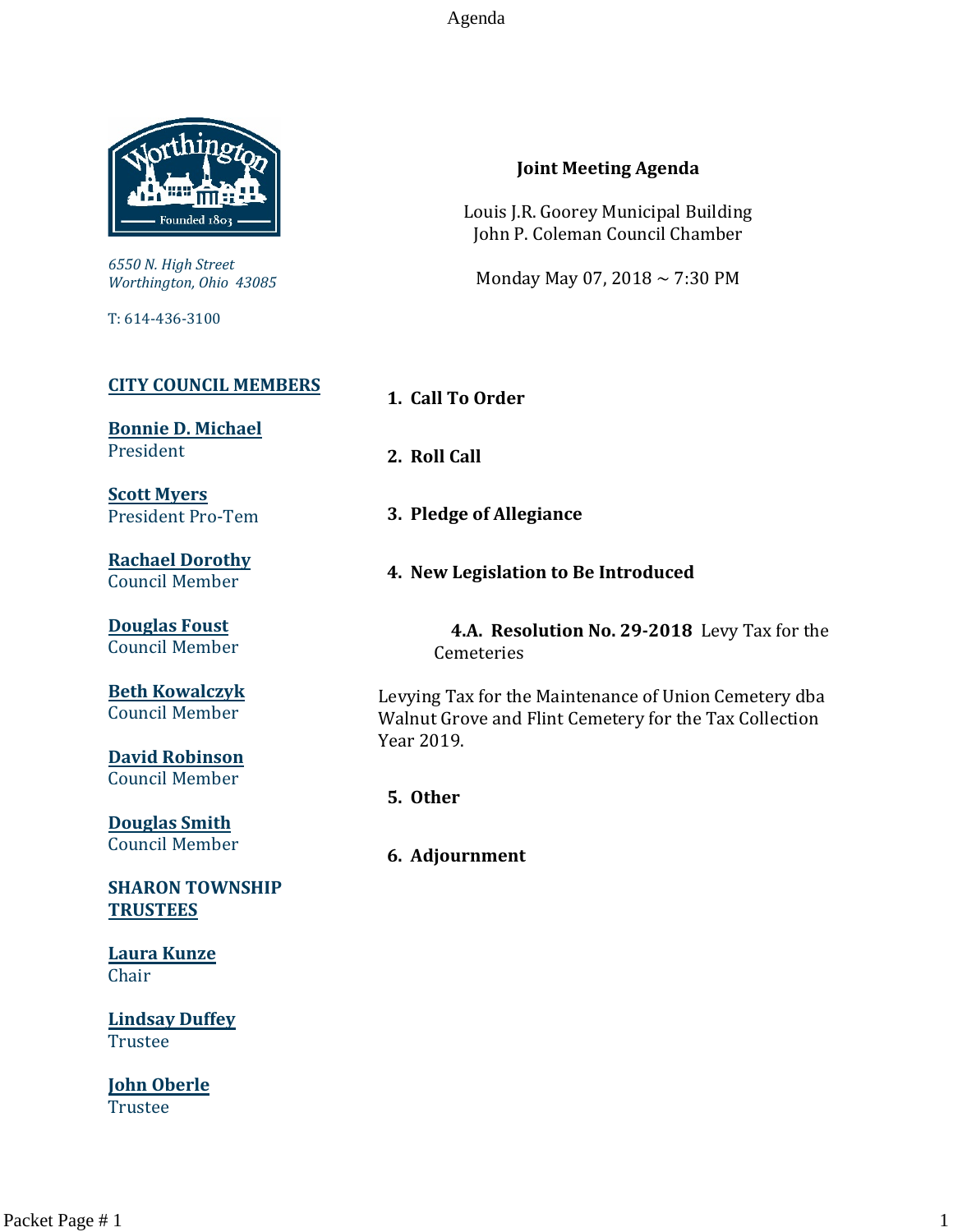

April 20, 2018

**Matt Greeson City Manager** City of Worthington 6550 N. High Street Worthington, Ohio 43085

John Oberle, Chairman **Sharon Township Board of Trustees** 95 E. Wilson Bridge Road Worthington, Ohio 43085

Dear Mr. Greeson and Mr. Oberle,

The Cemetery Board of Trustees respectfully requests the continuation of the 5 tenths of one mill for 2019 for the maintenance and development of the Worthington and Sharon Township cemeteries.

The continued beautification and maintenance of Walnut Grove and the development of Flint is made possible due to the inside millage as set at the yearly Joint Meeting. The Cemetery Trustees endeavor to provide the residents with high-quality, well-maintained cemeteries that are a source of pride for all concerned. Also, due to their tax support, our residents are provided with exceptional value.

Thank you for your support.

Respectfully,

S. Courtney Chapman

G. Courtney Chapman, Chairman **Cemetery Board of Trustees** 

**Cemetery Board of Trustees** CC: **Sharon Township Trustees** John O'Keeffe, Township Fiscal Officer Scott Bartter, Worthington Finance Director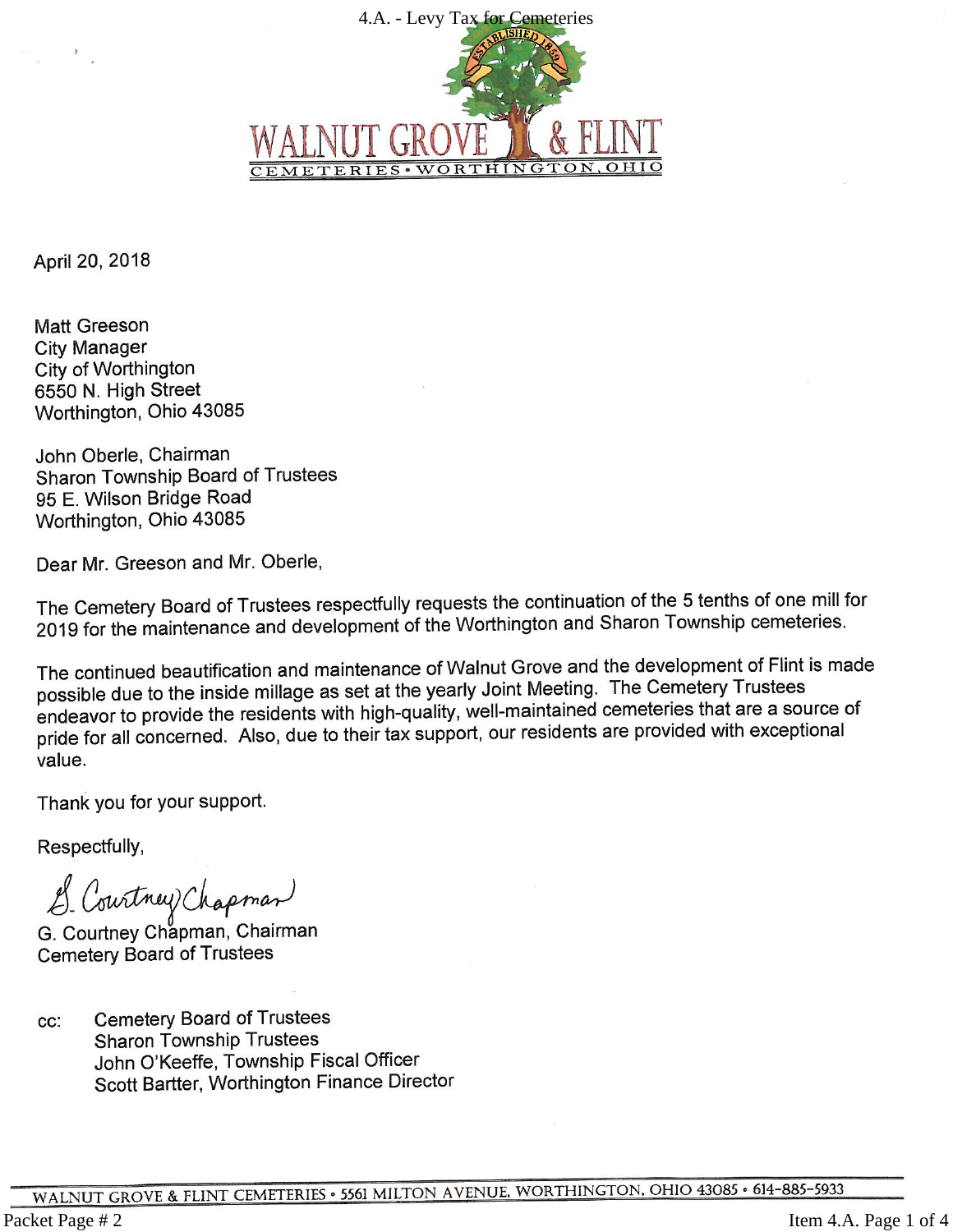# **Walnut Grove and Flint Union Cemeteries Franklin County**

# **Statement of Receipts, Disbursements and Changes in Fund Cash Balances General Fund** For the (unaudited) Year Ended December 31, 2017

| <b>Cash Receipts:</b>                  |              |
|----------------------------------------|--------------|
| Intergovernmental                      | \$332,374.38 |
| <b>Charges for Services</b>            | \$69,446.52  |
| Sales of Lots                          | \$86,217.35  |
| Interest                               | \$114.25     |
| <b>Miscelleanous</b>                   | \$1,635.51   |
| <b>Total Cash Receipts</b>             | \$489,788.01 |
| <b>Cash Disbursements</b>              |              |
| <b>Salaries</b>                        | \$95,990.52  |
| <b>Supplies</b>                        | \$4,745.41   |
| Equipment                              | \$19,395.30  |
| <b>Contracts-Services</b>              | \$150,511.79 |
| <b>Public Employees' Retirement</b>    | \$11,565.28  |
| <b>Workers Compensatoin</b>            | \$1,413.29   |
| <b>Miscellaneous</b>                   | \$8,759.53   |
| <b>Capital Outlay</b>                  | \$280,093.62 |
| <b>Treasurer/Auditor fees</b>          | \$1,664.00   |
| <b>State/City/OPERS Carryovers</b>     | \$57.20      |
| <b>Total Cash Disbursements</b>        | \$574,195.94 |
| Net Change in Fund Cash Balance        | -\$83,374.99 |
| Fund Cash Balances, January 1          | \$857,360.30 |
| <b>Fund Cash Balances, December 31</b> | \$773,985.31 |
| Unassigned                             |              |
| Fund Cash Balances, December 31        | \$773,985.31 |

Packet Page # 3

 $\label{eq:12} \nabla u = \frac{\pi}{\pi} \, ,$ 

Item 4.A. Page 2 of 4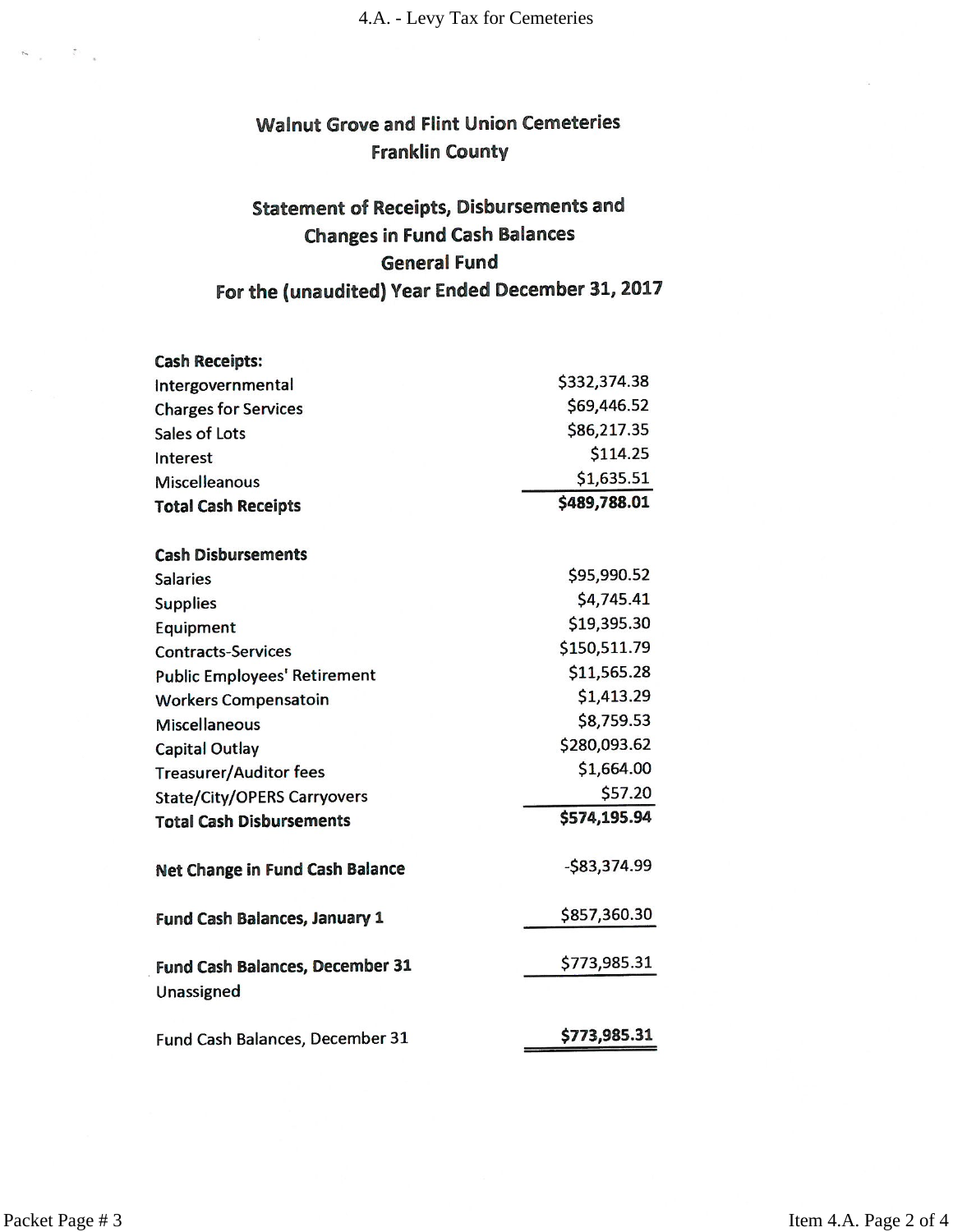# 2018 Walnut Grove and Flint Financial Information

| Average Operational Costs (contractual labor, salaries,        |              |
|----------------------------------------------------------------|--------------|
| maintenance, insurance, etc.)                                  | \$375,000.00 |
| <b>Short Term Projects</b>                                     |              |
|                                                                |              |
| <b>Master Plan for Gardner Property</b>                        | \$25,000.00  |
| <b>Repair Gardner Property Outbuildings</b>                    | \$50,000.00  |
| Signage for Garden's (Children's, Meditation, Kiosk for Flint) | \$20,000.00  |
| Completion of Layout for Flint Cremation Garden                | \$3,000.00   |
| Fencing - South Side - WG                                      | \$15,000.00  |
| Landscaping Fenceline - WG                                     | \$10,000.00  |
| Tree Maintenance 4th Year of 5 Year Plan                       | \$15,000.00  |
| Equipment (riding mower, utility vehicle)                      | \$18,000.00  |
| Total                                                          | \$433,000.00 |

## **Long Term Projects**

Rehabilitation of Gardner Property, unknown at this time

Completion of fencing for WG 14,000 feet at \$20 per foot = \$280,000 (chain link)

Completion of Road Resurfacing - WG

Fencing for Flint Cemetery 3,800 feet at \$20 per foot = \$76,000 (chain link)

Permanent Office Facility at Flint Cemetery/Gardner Home Renovation

Phases 2 and 3 for Flint Cemetery - \$2-3 million based on actual costs to complete Phase 1

Ongoing Tree Care Program - unable to estimate cost at this time

**Ongoing Road Maintenance** 

Columbarium Unit for Walnut Grove

**Sign for Flint Cemetery** 

 $\label{eq:12} \begin{array}{cccccc} \mathcal{P}_{\mathcal{A}} & & & \mathcal{P}_{\mathcal{A}} & & \\ & \mathcal{P}_{\mathcal{A}} & & & \mathcal{P}_{\mathcal{A}} & \\ & & \mathcal{P}_{\mathcal{A}} & & & \mathcal{P}_{\mathcal{A}} \end{array}$